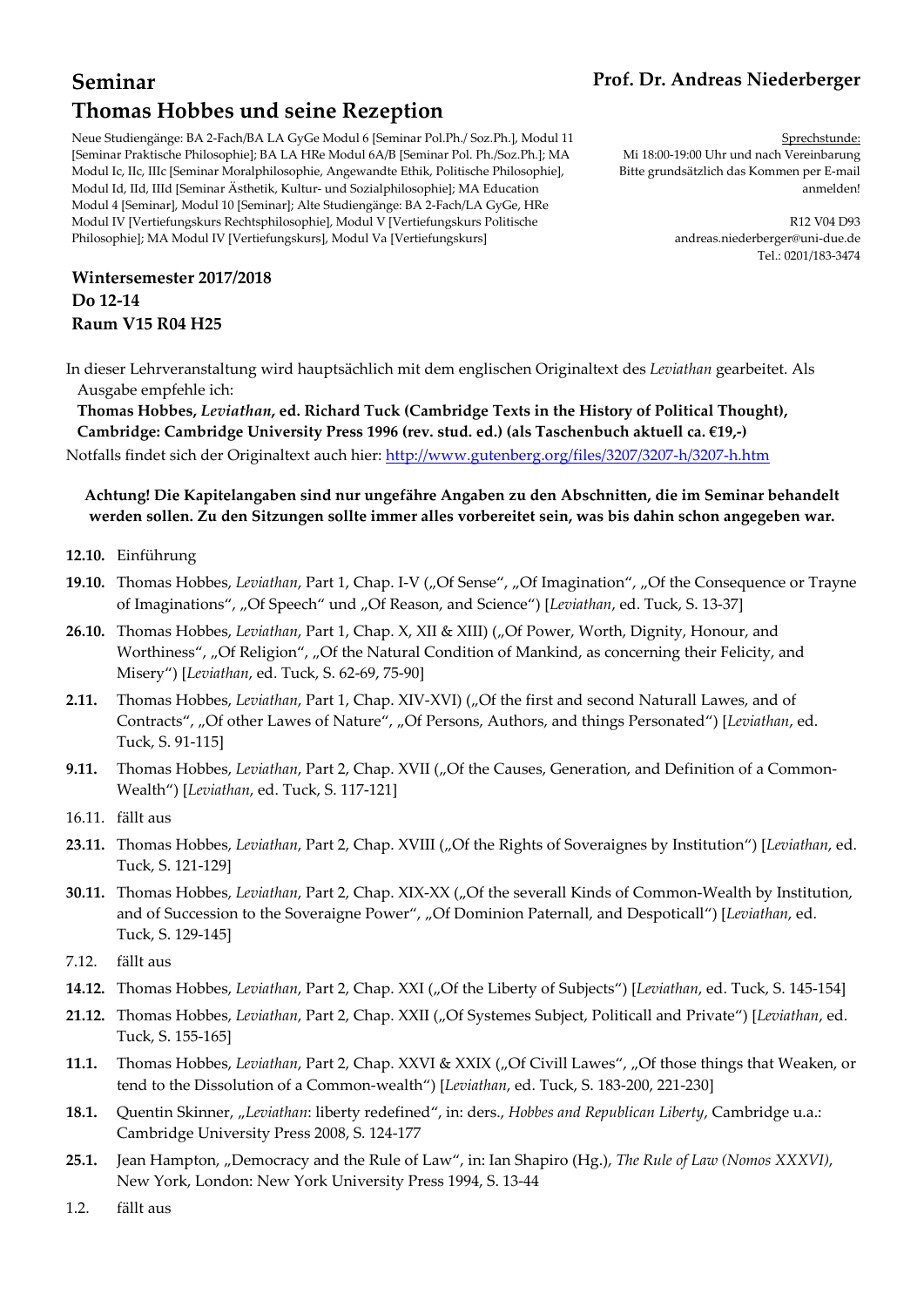Abgabetermine können nur bei vorheriger Rücksprache und mit sehr guten Gründen überschritten werden!

#### **(A) Teilnahmenachweise**

**1) Protokoll:** (1-2 Seite/n)

- Zusammenfassung der wichtigsten Ergebnisse der vorhergehenden Sitzung
- Mündlich zum Anfang der darauffolgenden Sitzung vorgetragen: 5 Min, nicht länger
- Bitte Kopie eines Handouts für alle Seminarteilnehmer/innen mitbringen

#### **2) Kurzessay** (4-5 Seiten) – **Diese Option besteht erst, wenn alle Protokolle vergeben sind!**

• Schriftliche Präsentation der Struktur und wichtigsten Argumente des Textes, d.h. Beantwortung der Fragen (**wichtig:** 

- **Der Essay soll keine Nacherzählung des jeweiligen Bezugstextes sein!!!**):
- 1. Was ist die Hauptthese bzw. was sind die Hauptthesen des Textes?
- 2. Welche Begriffe werden in Anspruch genommen, um diese These(n) zu vertreten?
- 3. Wird hinreichend klar, wie man diese Begriffe verstehen sollte? Werden sie sogar explizit definiert?
- 4. Wie werden die zentralen Thesen des Textes begründet?
- Plus: **Eigene Stellungnahme**, d.h. Beantwortung folgender Fragen:
	- 5. Überzeugt Sie die Hauptthese und/oder ihre Begründung?
	- 6. Enthält der Text Behauptungen, Begriffe oder Behauptungsverknüpfungen, die Sie nicht verstehen?
- Abgabe: **Dienstag 14 Uhr** *vor* **der betreffenden Sitzung** per Email an: andreas.niederberger@uni-due.de

### **(B) Leistungsnachweise**

- **1) Hausarbeit (Alte Studiengänge: BA/Lehramt Modul V)** (BA: 8-10 Seiten//Neuer MA: Modul IIc/d: 3500-4000 Wörter, Modul IIIc/d: 7000-8000 Wörter/Lehramt & alter MA: 10-12 Seiten)
- Ziel: in Auseinandersetzung mit einem/mehreren philosophischen Text/Texten eine *eigene* Frage zu beantworten
- Grobstruktur:
	- (I) Frage
	- (II) Antworten der Philosoph/in(n/en)
	- (III) Bewertung von II
	- (IV) Eigene Antwort auf I auf Basis von III & IV
- Das Thema und die Fragestellung sind unbedingt mit dem Dozenten **vor dem Abfassen der Arbeit** abzustimmen.
- **Abgabe: bis 30.03.2018** in Papierformat und elektronisch an: andreas.niederberger@uni-due.de
- **2) Mündliche Prüfung (Neue Studiengänge: Modul 11, MA: Modul Id, Master of Education: Modul 4)** (60 Minuten BA/45 Minuten BA Lehramt/30 Minuten MA, Master of Education)
- Anmeldung über HISinOne in einem festgelegten Zeitraum. Genaue Informationen finden sich auf der Homepage des Instituts für Philosophie unter "Prüfungsinformationen" unter dem jeweiligen Studiengang.